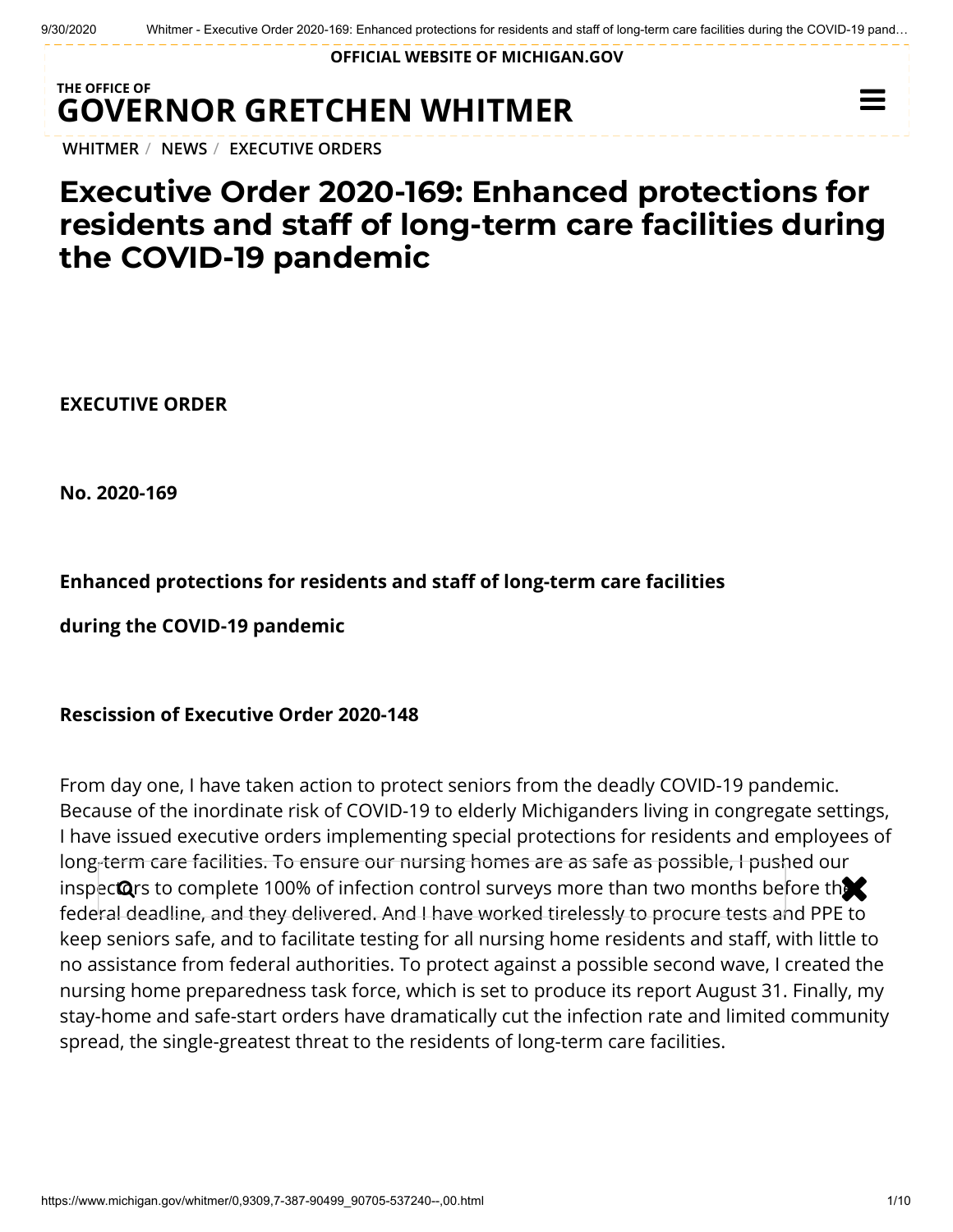Because COVID-19 continues to threaten the health and safety of elderly Michiganders living in long-term care facilities, it is reasonable and necessary to continue the enhanced protections for residents and staff of long-term care facilities put in place back in April 2020. This order rescinds my prior executive order on this topic, and extends those protections for additional four weeks.

The novel coronavirus (COVID-19) is a respiratory disease that can result in serious illness or death. It is caused by a new strain of coronavirus not previously identified in humans and easily spread from person to person. There is currently no approved vaccine or antiviral treatment for this disease.

On March 10, 2020, the Department of Health and Human Services identified the first two presumptive-positive cases of COVID-19 in Michigan. On that same day, I issued Executive Order 2020-4. This order declared a state of emergency across the state of Michigan under section 1 of article 5 of the Michigan Constitution of 1963, the Emergency Management Act, 1976 PA 390, as amended (EMA), MCL 30.401 et seq., and the Emergency Powers of the Governor Act of 1945, 1945 PA 302, as amended (EPGA), MCL 10.31 et seq.

Since then, the virus spread across Michigan, bringing deaths in the thousands, confirmed cases in the tens of thousands, and deep disruption to this state's economy, homes, and educational, civic, social, and religious institutions. On April 1, 2020, in response to the widespread and severe health, economic, and social harms posed by the COVID-19 pandemic, I issued Executive Order 2020-33. This order expanded on Executive Order 2020-4 and declared both a state of emergency and a state of disaster across the State of Michigan under section 1 of article 5 of the Michigan Constitution of 1963, the Emergency Management Act, and the Emergency Powers of the Governor Act of 1945. And on April 30, 2020, finding that COVID-19 had created emergency and disaster conditions across the State of Michigan, I issued Executive Order 2020-<br>67 to continue the emergency declaration under the EBA, as well as Executive Order 2020, 68 to 67 to continue the emergency declaration under the EPA, as well as Executive Order 2020-68 to issue new emergency and disaster declarations under the EMA.

Those executive orders have been challenged in *Michigan House of Representatives and* Michigan Senate v. Whitmer. On May 21, 2020, the Court of Claims ruled that Executive Order 2020-67 is a valid exercise of authority under the Emergency Powers of the Governor Act but that Executive Order 2020-68 is not a valid exercise of authority under the Emergency Management Act. Both of those rulings are being challenged on appeal.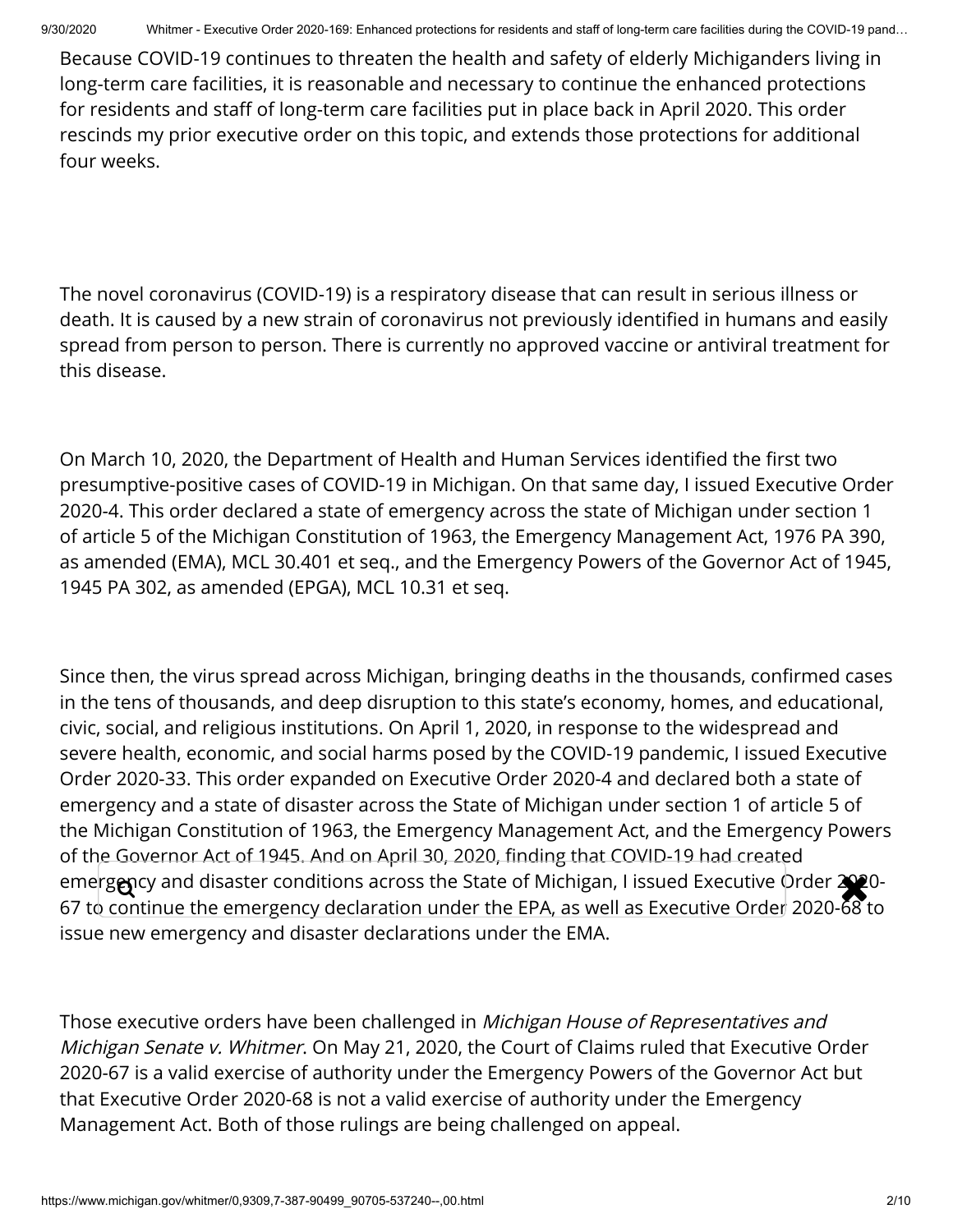On August 7, 2020, I issued Executive Order 2020-165, again finding that the COVID-19 pandemic constitutes a disaster and emergency throughout the State of Michigan. That order constituted a state of emergency declaration under the Emergency Powers of the Governor Act of 1945. And, to the extent the governor may declare a state of emergency and a state of disaster under the Emergency Management Act when emergency and disaster conditions exist yet the legislature had declined to grant an extension request, that order also constituted a state of emergency and state of disaster declaration under that act.

The Emergency Powers of the Governor Act provides a sufficient legal basis for issuing this executive order. In relevant part, it provides that, after declaring a state of emergency, "the governor may promulgate reasonable orders, rules, and regulations as he or she considers necessary to protect life and property or to bring the emergency situation within the affected area under control." MCL 10.31(1).

Nevertheless, subject to the ongoing litigation and the possibility that current rulings may be overturned or otherwise altered on appeal, I also invoke the Emergency Management Act as a basis for executive action to combat the spread of COVID-19 and mitigate the effects of this emergency on the people of Michigan, with the intent to preserve the rights and protections provided by the EMA. The EMA vests the governor with broad powers and duties to "cop[e] with dangers to this state or the people of this state presented by a disaster or emergency," which the governor may implement through "executive orders, proclamations, and directives having the force and effect of law." MCL 30.403(1)–(2). This executive order falls within the scope of those powers and duties, and to the extent the governor may declare a state of emergency and a state of disaster under the Emergency Management Act when emergency and disaster conditions exist yet the legislature has not granted an extension request, they too provide a sufficient legal basis for this order.

# $\overline{\mathbf{Q}}$   $\overline{\mathbf{Q}}$  Acting under the Michigan Constitution of 1963 and Michigan law, I order the following:

- I. Protections for residents of long-term care facilities
- 1. Notwithstanding any statute, rule, regulation, or policy to the contrary, a long-term care facility must not effectuate an eviction or involuntary discharge against a resident for nonpayment, nor deny a resident access to the facility, except as otherwise provided in this order.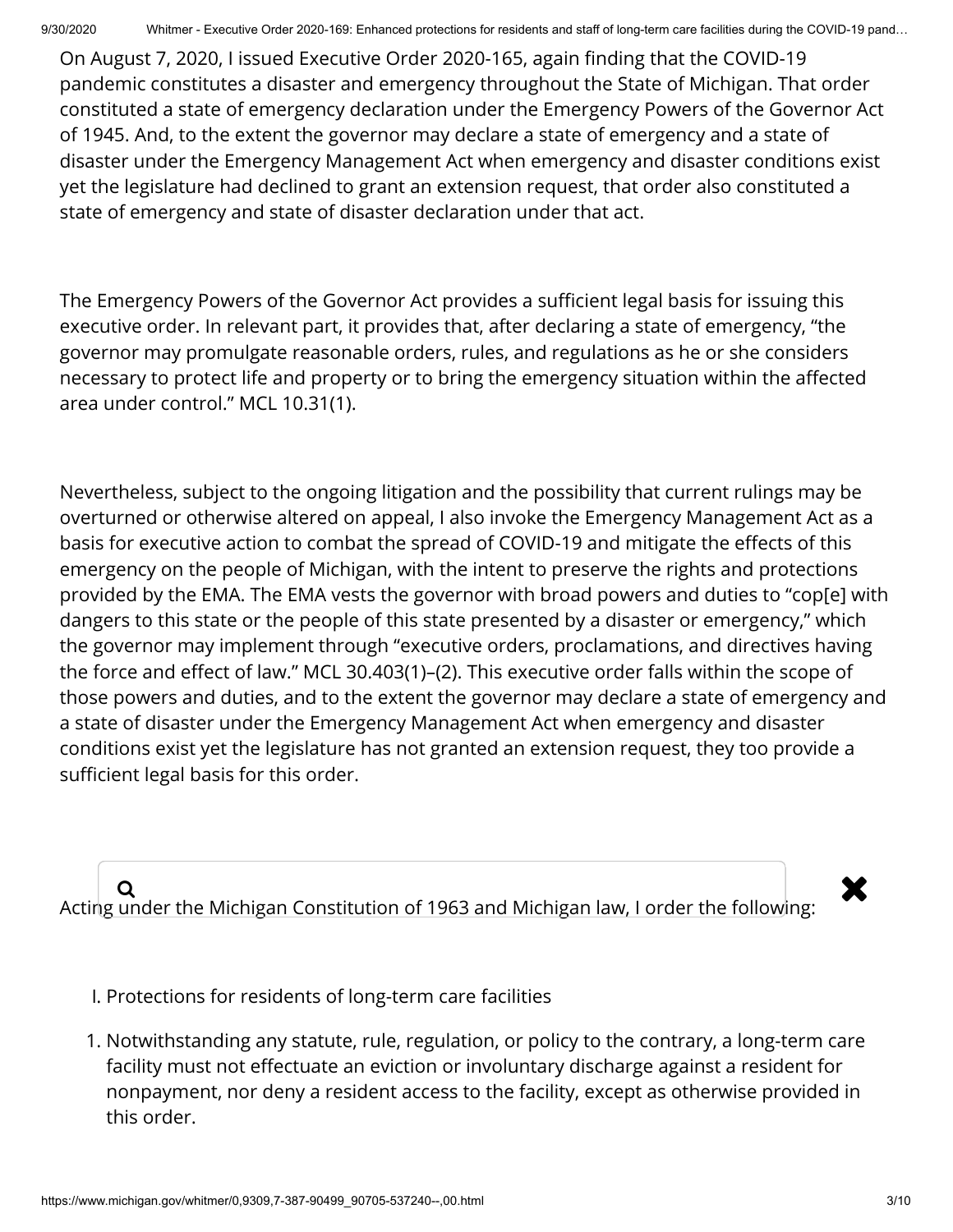- 2. A long-term care facility must not prohibit admission or readmission of a resident based on COVID-19 testing requirements or results in a manner that is inconsistent with this order or relevant guidance issued by the Department of Health and Human Services ("DHHS").
- 3. The following apply to a resident that voluntarily obtained housing outside of a long-term care facility such as by moving in with a family member (but not to a resident who was hospitalized) during any state of emergency or state of disaster arising out of the COVID-19 pandemic:
- a. The resident does not forfeit any right to return that would have been available to the resident under state or federal law had they been hospitalized or placed on therapeutic leave. Nothing in this section affects the rights of a resident who was hospitalized or placed on therapeutic leave.
- b. Except as provided in subsection (c), as soon as capacity allows, the long-term care facility of origin must accept the return of the resident, provided it can meet the medical needs of the resident, and there are no statutory grounds to refuse the return.
- c. Prior to accepting the return of such a resident, the long-term care facility must undertake screening precautions that are consistent with relevant DHHS guidance when receiving the returning resident. A facility must not accept the return of a COVID-19-positive resident if the facility does not have a dedicated unit or regional hub meeting the requirements of this order.
- 4. Nothing in this order abrogates the obligation to pay or right to receive payment due under an admission contract between a resident and a long-term care facility.
- 5. All long-term care facilities must use best efforts to facilitate the use of telemedicine in the care provided to their residents, including, but not limited to, for regular doctors' visits, telepsychology, counseling, social work and other behavioral health visits, and physical and occupational therapy.
- II. Protections for employees and residents of long-term care facilities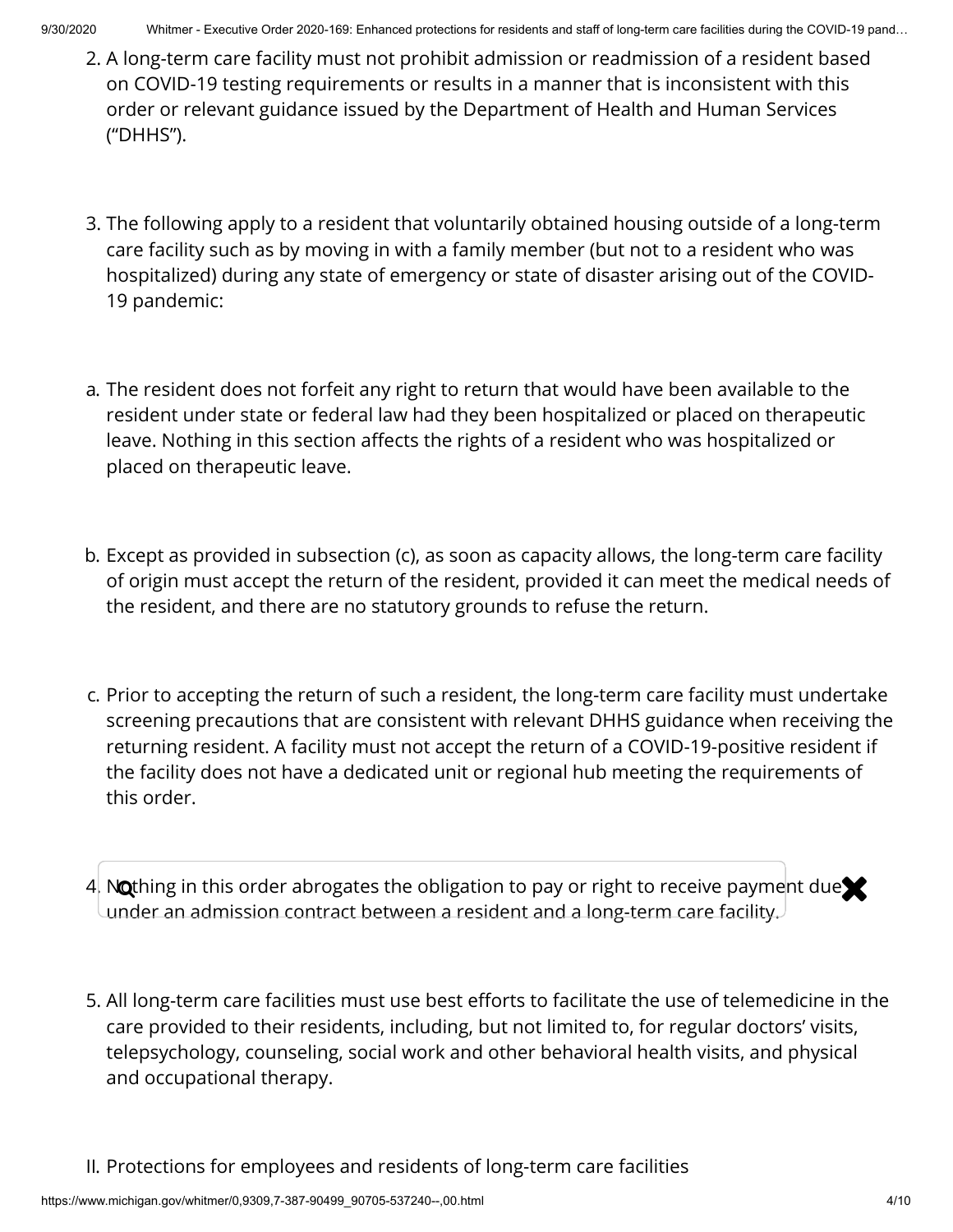- 1. It is the public policy of this state that employees of long-term care facilities or regional hubs who test positive for COVID-19 or who display one or more of the principal symptoms of COVID-19 should remain in their homes or places of residence, as provided in section 2 of Executive Order 2020-166 or any order that may follow from it, and that their employers shall not discharge, discipline, or otherwise retaliate against them for doing so, as provided in section 1 of Executive Order 2020-166 or any order that may follow from it.
- 2. Long-term care facilities must:
- a. Cancel all communal dining and all internal and external group activities;
- b. Take all necessary precautions to ensure the adequate disinfecting and cleaning of facilities, in accordance with relevant guidance from the Centers for Disease Control and Prevention ("CDC");
- c. Use best efforts to provide appropriate personal protective equipment ("appropriate PPE") and hand sanitizer to all employees that interact with residents;
- d. As soon as reasonably possible, but no later than 12 hours after identification, inform employees of the presence of a COVID-19-affected resident;
- e. Notify employees of any changes in CDC recommendations related to COVID-19;





- f. Keep accurate and current data regarding the quantity of each type of appropriate PPE available onsite, and report such data to EMResource upon DHHS's request or in a manner consistent with DHHS guidance; and
- g. Report to DHHS all presumed positive COVID-19 cases in the facility together with any additional data required under DHHS guidance.
- III. Procedures related to transfers and discharges of COVID-19-affected residents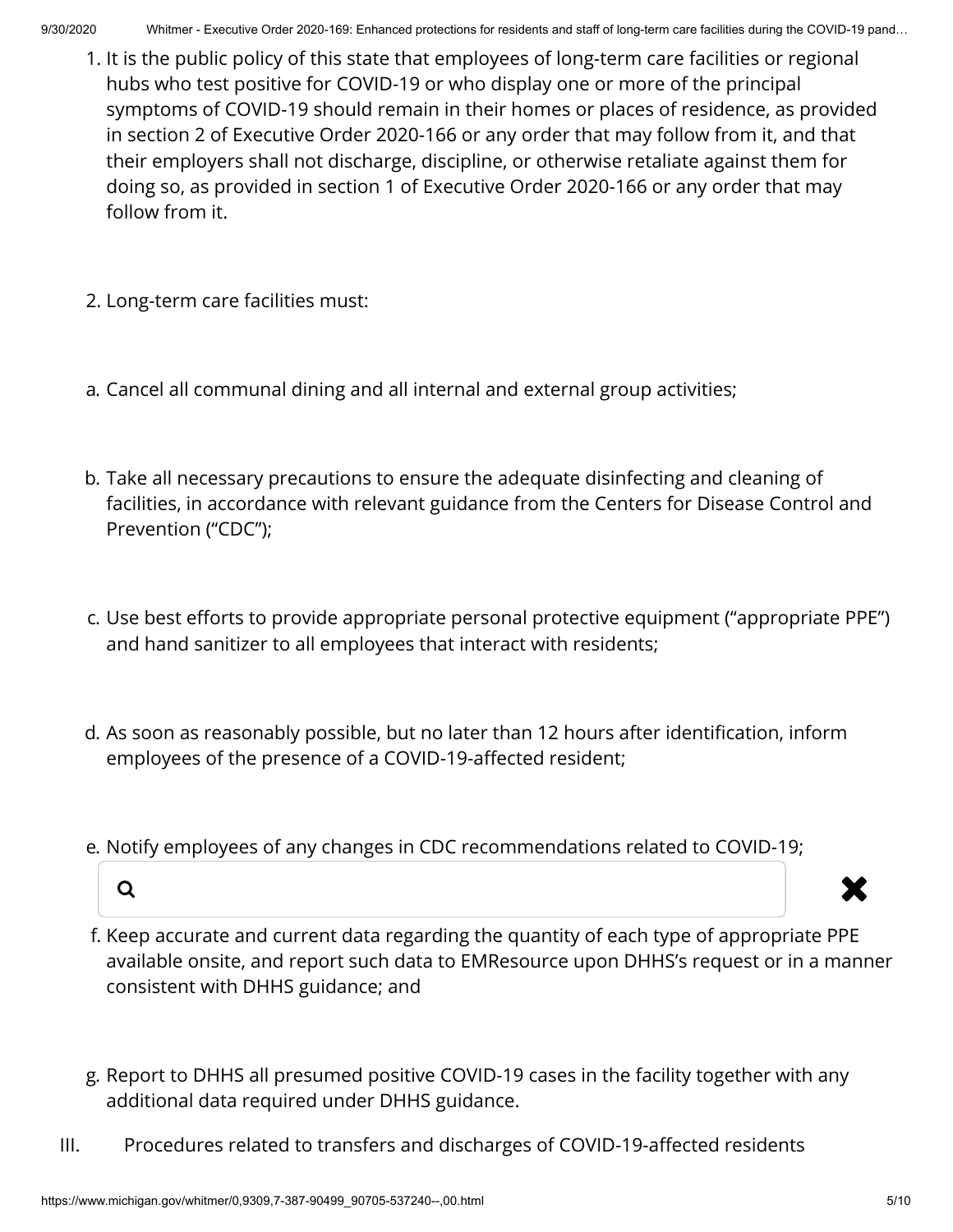- 1. A long-term care facility must report the presence of a COVID-19-affected resident to their local health department within 24 hours of identification.
- 2. Except as otherwise provided by an advance directive, a long-term care facility must transfer a COVID-19-affected resident who is medically unstable to a hospital for evaluation.
- 3. A nursing home must make all reasonable efforts to create a unit dedicated to the care and isolation of COVID-19-affected residents ("dedicated unit").
- a. A nursing home with a dedicated unit must provide appropriate PPE to direct-care employees who staff the dedicated unit.
- b. A nursing home provider that operates multiple facilities may create a dedicated unit by designating a facility for such a purpose.
- c. A nursing home must not create or maintain a dedicated unit unless it can implement effective and reliable infection control procedures.
- 4. A long-term care facility must adhere to the following protocol with respect to a COVID-19 affected resident who is medically stable:
- a. **If the long-term care facility has a dedicated unit, the facility must transfer the COVID-**19-affected resident to its dedicated unit.
- b. If the long-term care facility does not have a dedicated unit, it must attempt to transfer the **CO**VID-19-affected resident to a regional hub, an alternate care facility with physical and operational capacity to care for the resident, or an available swing bed at a hospital.
- c. If a transfer under subsection (b) of this section is not possible, the long-term care facility must attempt to send the resident to a hospital within the state that has available bed capacity.
- 5. Once a long-term care facility resident who has been hospitalized due to onset of one or more of the principal symptoms of COVID-19 becomes medically stable, the hospital must conduct testing consistent with best practices identified by the CDC prior to discharge.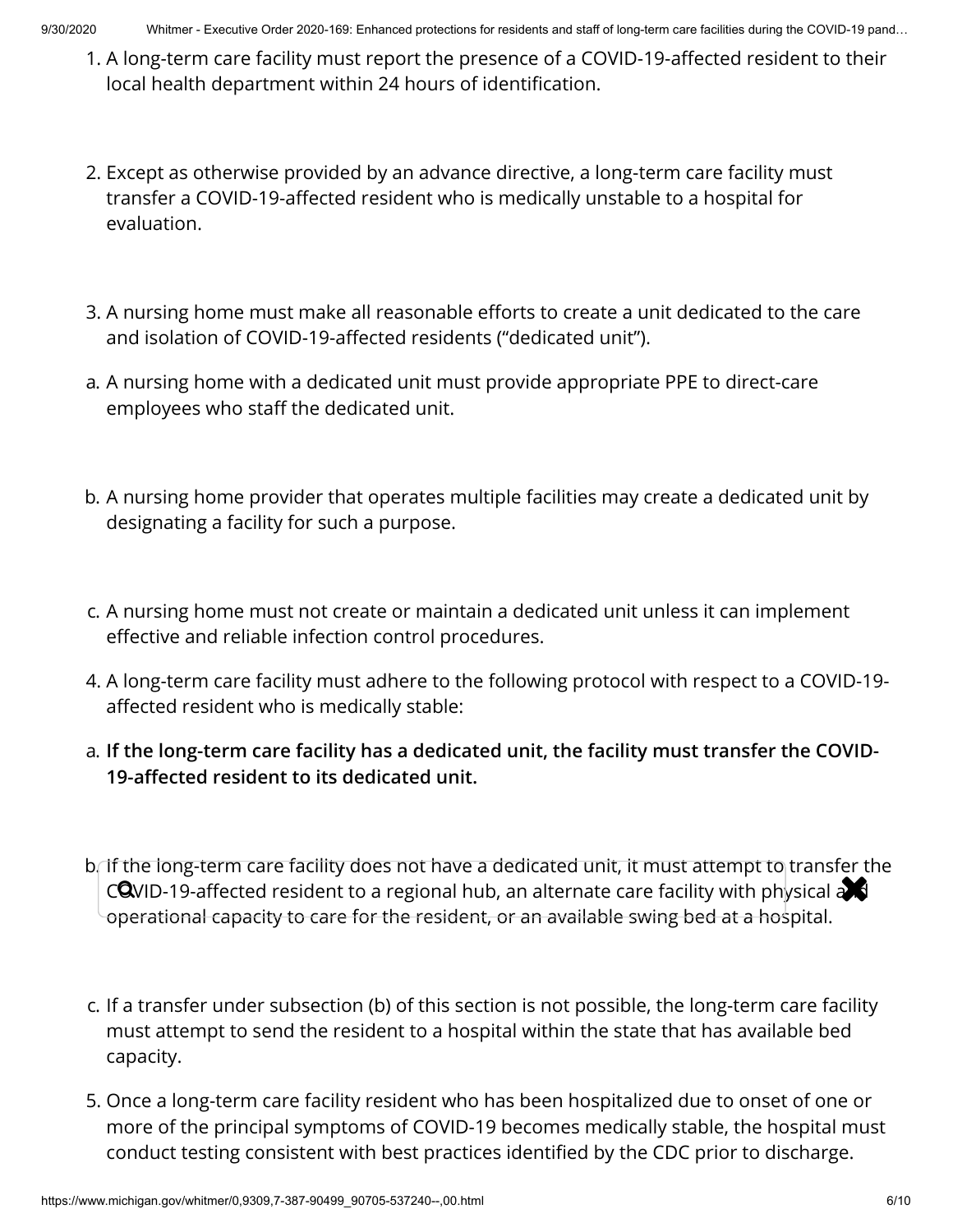Discharge may be made to any of the following: a regional hub, the facility where the resident resided prior to hospitalization, an alternate care facility with physical and operational capacity to care for the resident, or an available swing bed.

- 6. Discharge destinations should be determined consistent with CDC and DHHS guidelines. Decisionmakers should consider patient safety, the safety of the residents of any destination facility, the wishes of the patient and patient's family, and any guidance or recommendations from the local health department. However, a resident may only be discharged to a facility capable of safely isolating the resident, consistent with any applicable CDC and DHHS guidelines.
- 7. Until an acceptable discharge destination is identified, the individual must remain in the care of the hospital where they reside.
- 8. For any transfer or discharge of a resident, the transferring or discharging entity must ensure that the resident's advance directive accompanies the resident and must disclose the existence of any advance directive to medical control at the time medical control assistance is requested.
- 9. **A long-term care facility that transfers or discharges a resident in accordance with this order must notify the resident and the resident's representative (if reachable) of the transfer or discharge within 24 hours.**
- 10. The department of licensing and regulatory affairs is authorized to take action to assure proper level of care and services in connection with this order, consistent with section 21799b of the Public Health Code, MCL 333.21799b, and any other relevant provisions of  $\blacktriangleright$  $\mathsf{I} \mathsf{R} \mathsf{R}$ .
- 11. A transfer or discharge of a long-term care facility resident that is made in accordance with this order constitutes a transfer or discharge mandated by the physical safety of other facility residents and employees as documented in the clinical record, for purposes of section 21773(2)(b) of the Public Health Code, 1978 PA 368, as amended, MCL 333.21773(2)(b), and constitutes a transfer or discharge that is necessary to prevent the health and safety of individuals in the facility from being endangered, for purposes of 42 CFR 483.15(c)(1)(i)(C)-(D) and (c)(4)(ii)(A)-(B).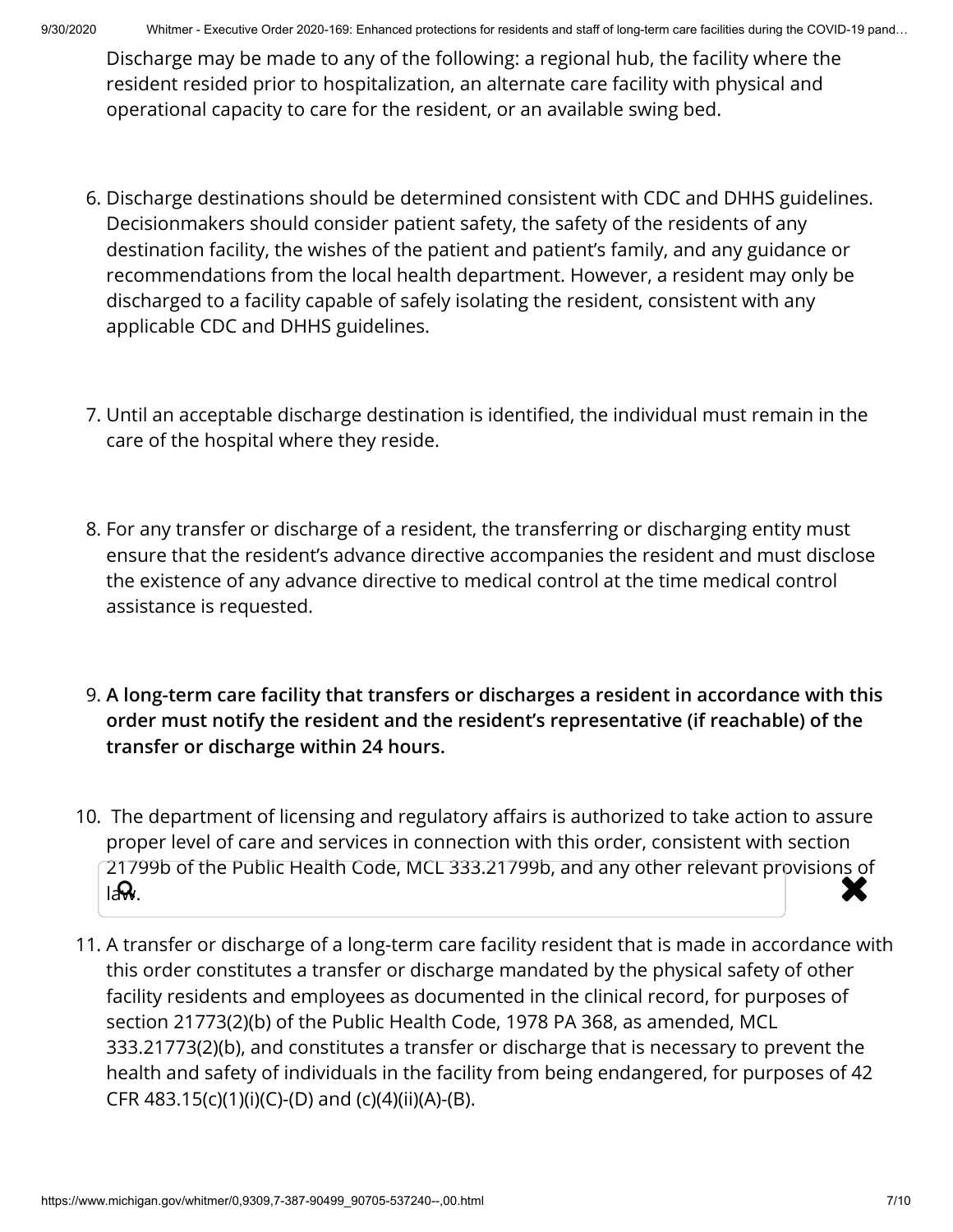- 12. To the extent necessary to effectuate this terms of this order, strict compliance with any statute, rule, regulation, or policy pertaining to bed hold requirements or procedures, or to pre-transfer or pre-discharge requirements or procedures, is temporarily suspended. This includes, but is not limited to, strict compliance with the requirements and procedures under sections 20201(3)(e), 21776, 21777(1), and 21777(2) of the Public Health Code, MCL 333.20201(3)(e), MCL 333.21773(2), MCL 333.21776, MCL 333.21777(1), and MCL 333.21777(2), as well as Rules 325.1922(13)-(16), 400.1407(12), 400.2403(9), and 400.15302 of the Michigan Administrative Code.
- IV. Definitions and general provisions
- 1. For purposes of this order:
- a. "Adult foster care facility" has the same meaning as provided by section 3(4) of the Adult Foster Care Facility Licensing Act, 1979 PA 218, as amended, MCL 400.703(4).
- b. "Alternate care facility" means any facility activated by the state to provide relief for hospitals that surge past their capacity,
- c. "Appropriate PPE" means the PPE that DHHS recommends in relevant guidance.
- d. "Assisted living facility" means an unlicensed establishment that offers community-based residential care for at least three unrelated adults who are either over the age of 65 or need assistance with activities of daily living (ADLs), including personal, supportive, and intermittent health-related services available 24-hours a day.

e. "COVID-19-affected resident" means a resident of a long-term care facility who is COVO-19 positive, who is a person under investigation, or who displays one or more of the principal symptoms of COVID-19.

f. "Home for the aged" has the same meaning as provided by section 20106(3) of the Public Health Code, MCL 333.20106(3).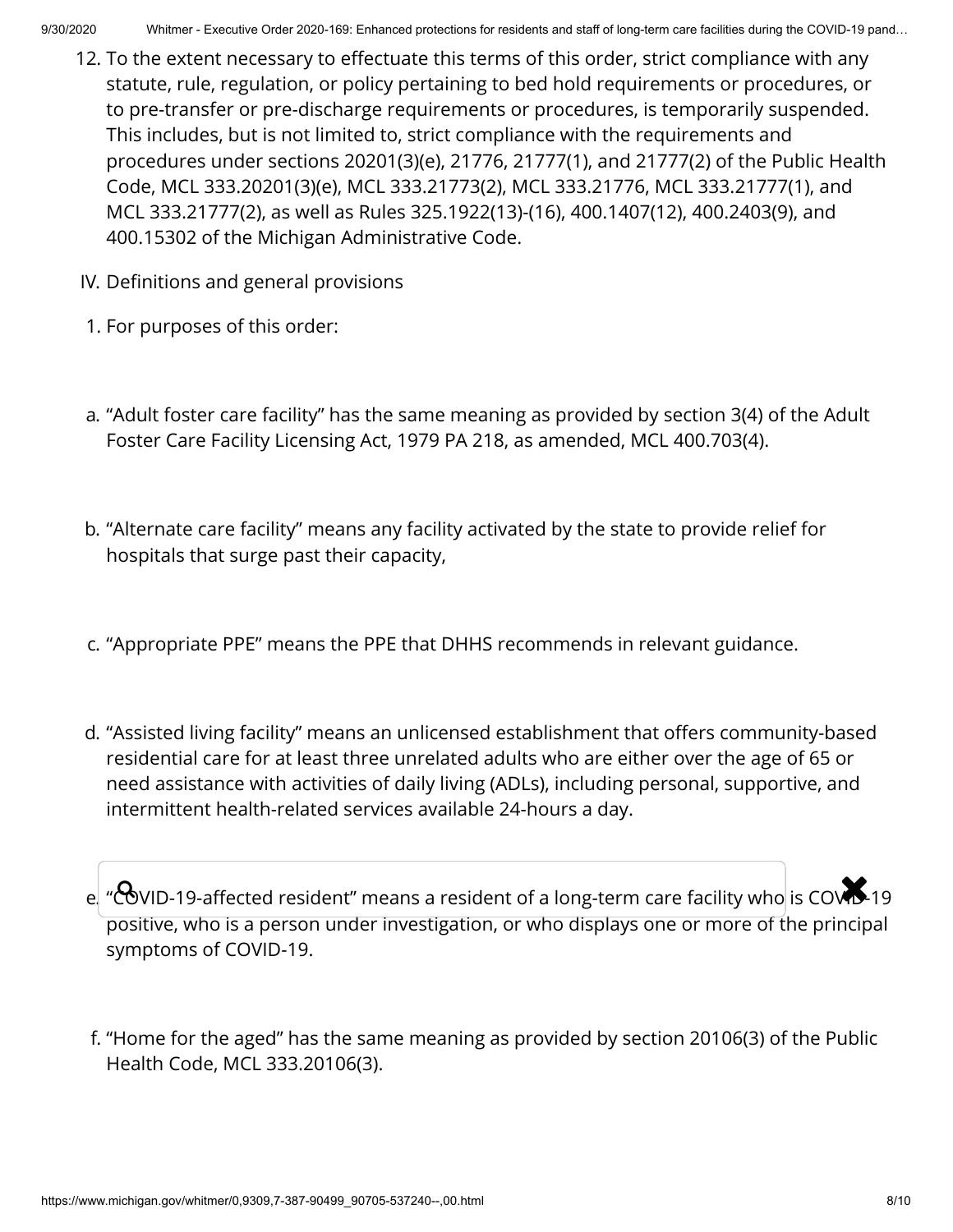- g. "Long-term care facility" means a nursing home, home for the aged, adult foster care facility, or assisted living facility.
- h. "Medically unstable" means a change in mental status or a significant change or abnormality in blood pressure, heart rate, oxygenation status, or laboratory results that warrants emergent medical evaluation.
- i. "Nursing home" has the same meaning as provided by section 20109(1) of the Public Health Code, MCL 333.20109(1).
- j. "Person under investigation" means a person who is currently under investigation for having the virus that causes COVID-19.
- k. "Principal symptoms of COVID-19" are fever, atypical cough, or atypical shortness of breath.
- "Regional hub" means a nursing home that is designated by DHHS as a dedicated facility to temporarily and exclusively care for and isolate COVID-19-affected residents. A regional hub must accept COVID-19-affected residents in accordance with relevant DHHS orders and guidance.
- m. "Swing bed" has the meaning provided by 42 CFR 413.114(b).

- 2. DHHS may issue orders and directives, and take any other actions pursuant to law, to implement this executive order.  $Q$
- 3. This order is effective immediately and continues through September 7, 2020.
- 4. Executive Order 2020-148 is rescinded.